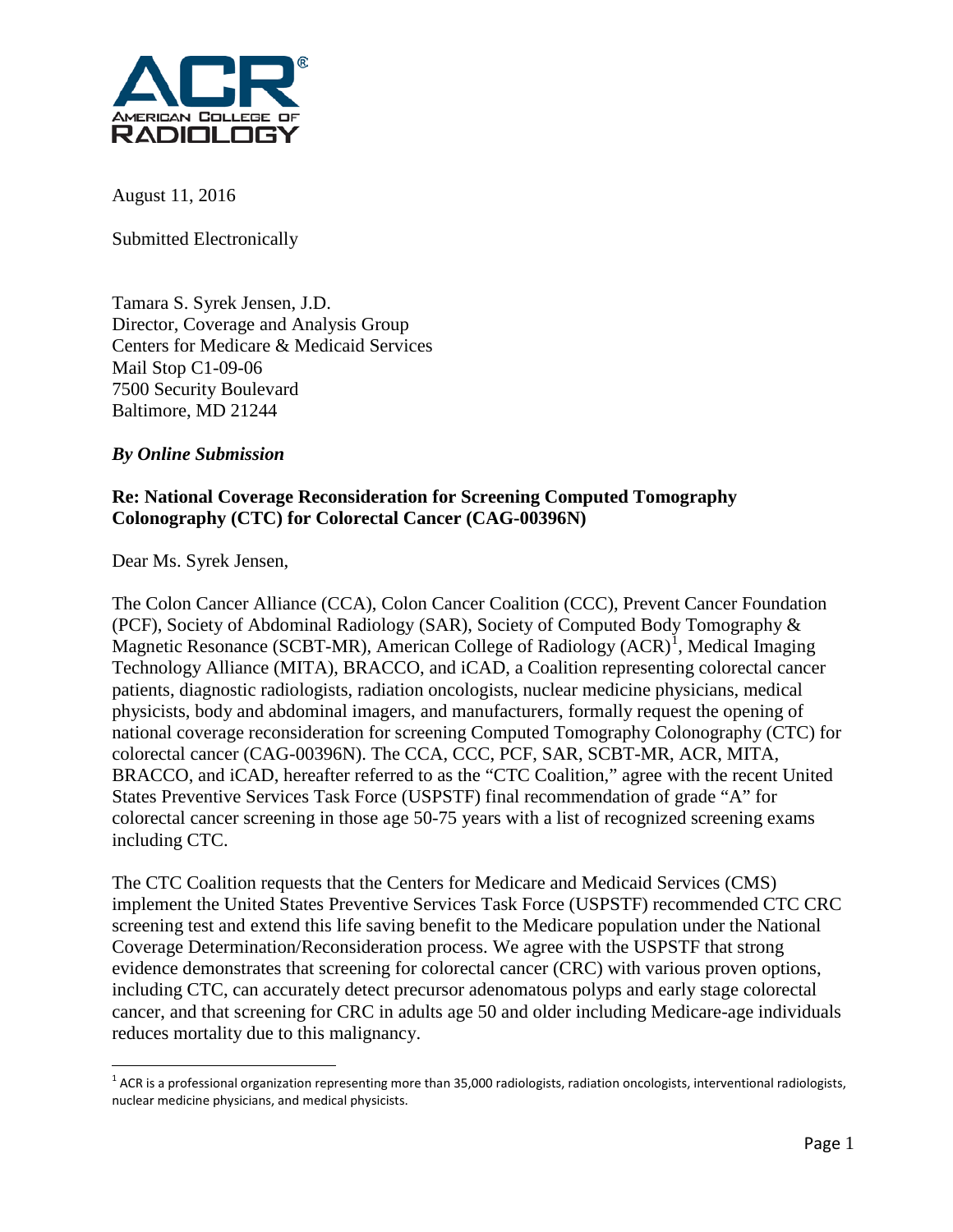

# **Background**

 $\overline{a}$ 

Colorectal cancer is the second most commonly diagnosed cancer in the United States and the overall second leading cause of cancer deaths even though it has a 90% cure rate with early detection.

<span id="page-1-0"></span>Over 140,000 Americans are diagnosed with CRC every year, and nearly 50,000 men and women die due to late detection<sup>[2](#page-1-1)</sup>. Less than half of adults 50 years of age and older are compliant with recommended screening in the United States<sup>[3](#page-1-2)</sup> with the existing CMS covered screening options.

CTC is endorsed by the American Cancer Society, the U.S. Multi-Society Task Force, the ACR, the Food and Drug Administration, and the USPSTF as a recommended test for CRC screening. A positive coverage determination by CMS will result in broader dissemination and education of CTC to the public and will also help close the gap in CRC screening rates between whites and minority populations<sup>[3,](#page-1-0)[4](#page-1-3)</sup>. The USPSTF final recommendation highlights that colorectal cancer is most frequently diagnosed among adults age 65 to 74. As such, providing Medicare patients with access to CTC will promote early detection and will save many thousands of lives. It is now time for CT colonography to be recognized by Medicare as an approved screening test<sup>[5](#page-1-4)</sup>.

The CTC Coalition agrees that the overarching public health priority is to ensure equitable access to high quality screening programs built on existing frameworks of evidence-based protocols and multi-disciplinary care according to best practices. The USPSTF highlights that there are "no empirical data to suggest that any of the screening strategies provide a greater net benefit." However, the USPSTF determined that CISNET modeling suggests that screening every 5 years with CT colonography (assuming colonoscopy follow-up for lesions measuring  $\geq 6$  mm) from ages 50-75 years potentially yields approximately the same number of life-years gained, with a similar balance of benefits and harms, as other recommended strategies including FIT, FOBT, flexible sigmoidoscopy  $+$  FIT, and colonoscopy).

Additionally, the USPSTF states that clinicians should engage patients in informed decision making about the screening strategy that would most likely result in completion, with high adherence over time, taking into consideration both the patient's preferences and local availability. They further note that screening for colorectal cancer is "substantially underused" and that "the best screening test is the one that gets done"<sup>[6](#page-1-5)</sup>.

<span id="page-1-1"></span><sup>&</sup>lt;sup>2</sup> Siegel R, Naishadham D, Jemal A. Cancer statistics, 2012. CA Cancer J Clin 2012; 62:10-29.

<span id="page-1-2"></span><sup>&</sup>lt;sup>3</sup> American Cancer Society. Colorectal cancer facts & figures 2011–2013. Atlanta, GA: American Cancer Society, 2011.

<span id="page-1-3"></span><sup>&</sup>lt;sup>4</sup> Moawad FJ, Maydonovitch CL, Cullen PA, et al. CT colonography may improve colorectal cancer screening compliance. AJR 2010; 195:1118–1123.

<span id="page-1-4"></span><sup>&</sup>lt;sup>5</sup> Yee J, Keysor KJ, Kim DH. The time has arrived for national reimbursement of screening CT colonography. AJR 2013; 201.

<span id="page-1-5"></span><sup>6</sup> US Preventive Services Task Force. Screening for Colorectal Cancer: US Preventive Services Task Force Recommendation Statement. JAMA. 2016;315(23):2564-2575.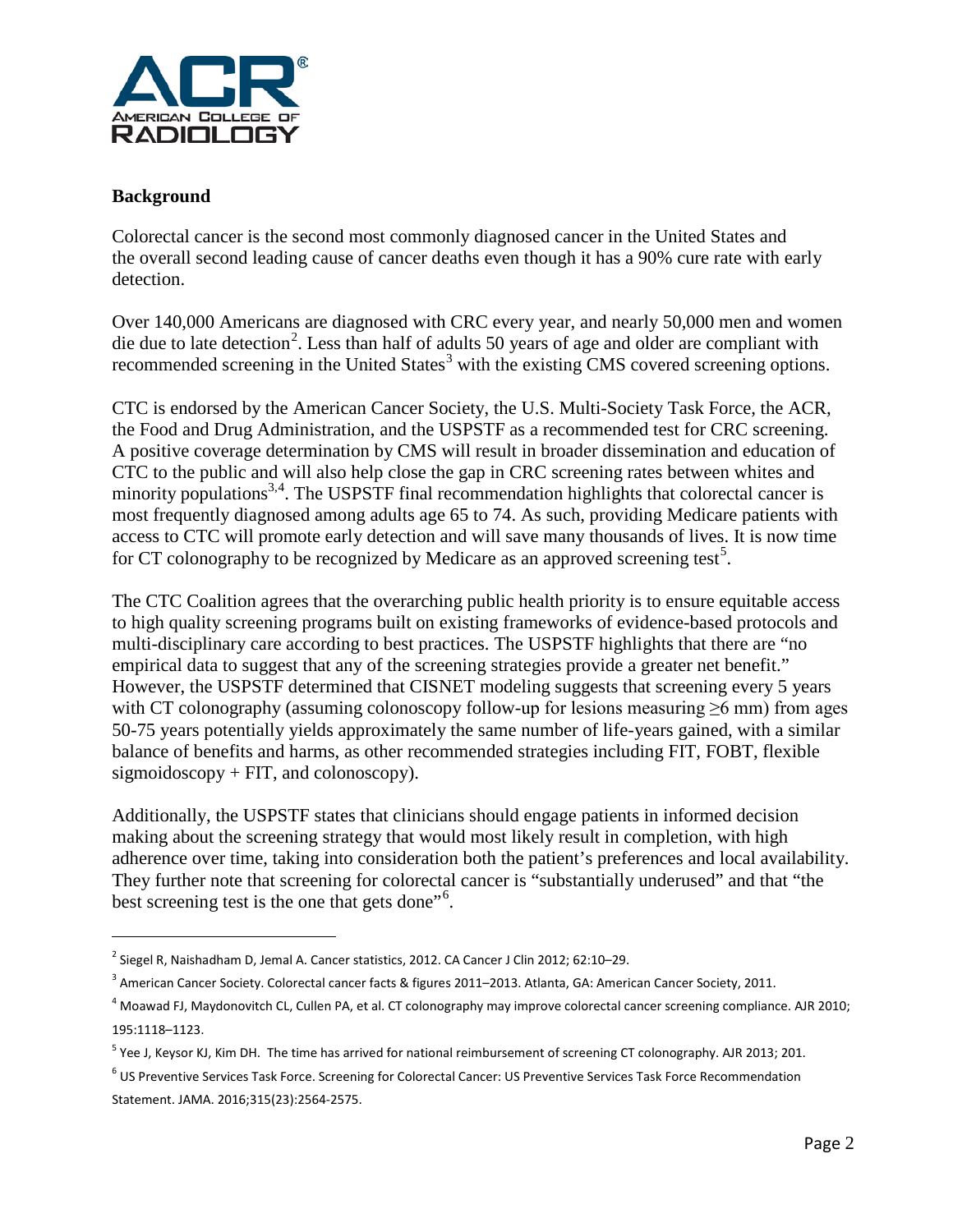

In 2009, CMS determined that there was inadequate evidence to support national coverage of CTC as a colorectal cancer screening test echoing the 2008 USPSTF rating of "I" (insufficient evidence) rating for CTC for colorectal cancer screening. Since that time, additional evidence has documented the value of CTC for colorectal cancer screening and has led to a reversal of the USPSTF prior position.

In the updated evidence report and systematic review for the USPSTF by Lin et al., it was found that four (n= 4,821) of nine CTC studies allowed for estimation of sensitivity of colonoscopy generalizable to community practice. Compared with CTC or colonoscopy plus CTC, it was determined that the sensitivity for colonoscopy to detect adenomas 10 mm and larger ranged from 89-98% and for adenomas 6mm and larger ranged from 75-93%. It was concluded that CTC had sensitivity to detect adenomas 6 mm and larger comparable with colonoscopy. A wider variability in CTC performance was thought possibly due to differences in study design, patient populations studied, bowel preparation, CTC technologies or differences in reader experience. Given the current USPSTF decision to reverse their prior 2008 position on CT colonography and include CTC among the screening tests for screening individuals between 50-75 years of age (based on the interval and existing evidence as well as modeling exercises), the evidence is more than sufficient to allow coverage under the National Coverage Determination/Reconsideration process. As a summary, we present some of the more pertinent evidence which adequately meets and/or exceeds the following two most pertinent questions regarding CTC:

# *Is the evidence sufficient to determine that CTC is a suitable colorectal cancer screening test for prevention of early detection in Medicare beneficiaries?*

*Is the evidence sufficient to determine that colorectal cancer screening using CTC is appropriate for Medicare beneficiaries?* 

# **Benefit Category**

CRC screening tests have a benefit category under  $$1832, $1861(s)(2)(R)$  and  $$1861(pp)$  of the Social Security Act. Specifically, the national coverage determination authority under section  $1861(pp)(1)(D)$  (and implementing regulations at 42 CFR 410.37(a)(1)(v)) to determine whether the scope of the CRC screening benefit should be expanded to include coverage of CTC. In addition, since January 1, 2009, CMS is authorized to cover "additional preventive services" if certain statutory requirements are met as provided under §1861(ddd) of the Social Security Act.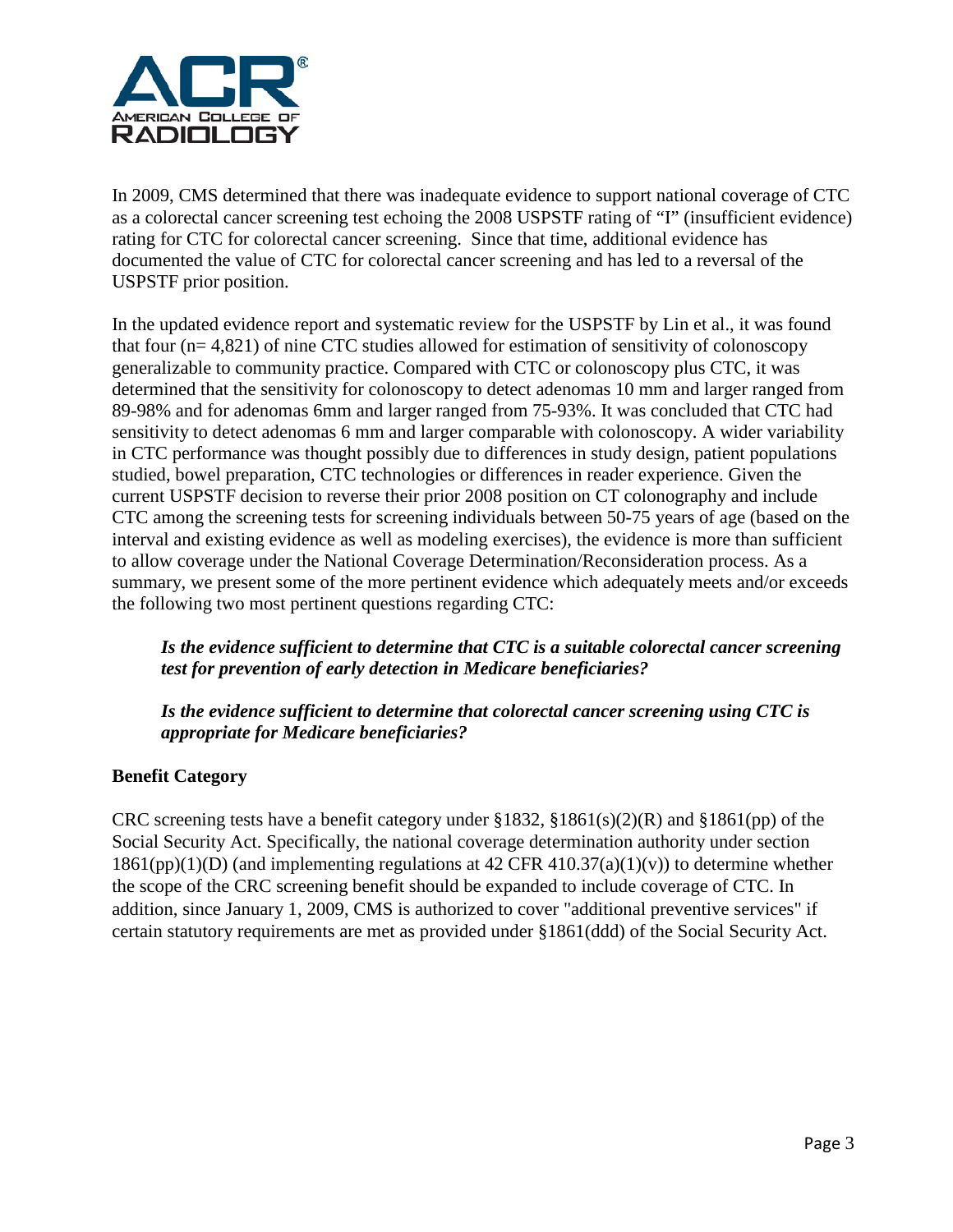

## **Performance in Senior Patient Cohorts**

In 2008, the National CTC Trial supported by the National Cancer Institute and administered by the ACR Imaging Network (ACRIN) was published. This landmark study evaluated the accuracy of CTC in a large screening population. Fifteen medical centers participated including both private practice and academic centers. The trial recruited 2,600 asymptomatic individuals. For adenomas 10 mm or larger the per-patient estimates for sensitivity and specificity were 90% and 86%, respectively. Per-patient sensitivity estimates in detecting adenomas  $\geq 6$  mm, was 78% and perpolyp sensitivity for large neoplasia was 84%.[7](#page-3-0) The finding that CTC screening identified 90% of asymptomatic patients with neoplasia  $\geq 10$  mm correlated with and augmented other published data supporting the role of CTC in average-risk CRC screening.<sup>[8](#page-3-1)</sup>

In another large study the diagnostic yields of CTC and colonoscopy for advanced neoplasia were compared in parallel screening programs<sup>[9](#page-3-2)</sup>. Primary CTC screening in 3,120 patients was compared with primary colonoscopy screening in 3,163 subjects. Similar detection rates were found for CTC and colonoscopy screening, which identified 123 and 121 advanced neoplasms, respectively. The referral rate for colonoscopy in the CTC group was 8%. The total numbers of polyps removed in the CTC and colonoscopy groups were 561 and 2,434, respectively. Seven perforations occurred in the colonoscopy group, but there were none in the CTC group. A review of a 1-year CTC screening experience for colorectal neoplasia showed that 3.9% of individuals had 1 polyp  $\geq$ 1 cm, and 6.9% had  $\geq$ 1 polyps 6–9 mm. Of the 71 patients who chose colonoscopy for further evaluation of these polyps, concordant lesions were found with colonoscopy in 65 (91.5% positive predictive value)<sup>10</sup>. In addition, the outcomes of patients with negative CTC screens have also been reported. A longitudinal follow-up of 1,011 patients over nearly 5 years demonstrated a single-interval cancer (crude cancer incidence of 0.2 cancers per 1,000 patient years), leading to the conclusion that a 5-year routine screen interval and non-reporting of diminutive lesions ( $\leq$  5 mm) were appropriate strategies $^{11}$ .

In the 2009 non-coverage determination, CMS pointed to the need for documentation of the generalizability of the evidence for CTC performance to the Medicare population. Subsequent studies have shown that CTC performance does indeed translate to an older Medicare population.

<span id="page-3-0"></span> $^7$  Johnson CD, Chen MH, Toledano AY, et al. The National CT Colonography Trial: Multicenter Assessment of Accuracy for Detection of Large Adenomas and Cancers. N Engl J Med 2008; 359:1207-1217.

<span id="page-3-1"></span><sup>&</sup>lt;sup>8</sup> Pickhardt PJ,Choi JR, Hwng I, et al. Computed tomographic virtual colonoscopy to screen for colorectal neoplasia in asymptomatic adults. N Engl J Med 2003; 349:2191-2200.

<span id="page-3-2"></span> $9$  Kim DH, Pickhardt PJ, Taylor AJ, et al. CT colonography versus colonoscopy for the detection of advanced neoplasia. N Engl J Med. 2007;357(14):1403-1412.

<span id="page-3-3"></span><sup>&</sup>lt;sup>10</sup> Pickhardt PJ, Taylor AJ, Kim DH, Reichelderfer M, Gopal DV, Pfau PR. Screening for colorectal neoplasia with CT colonography: initial experience from the 1st year of coverage by third-party payers. Radiology.2006;241(2):417-425.

<span id="page-3-4"></span><sup>&</sup>lt;sup>11</sup> Kim DH, Pooler BD, Weiss JM, Pickhardt PJ. Five year colorectal cancer outcomes in a large negative CT colonography screening cohort. Eur Radiol. 2012;22(7):1488-1494.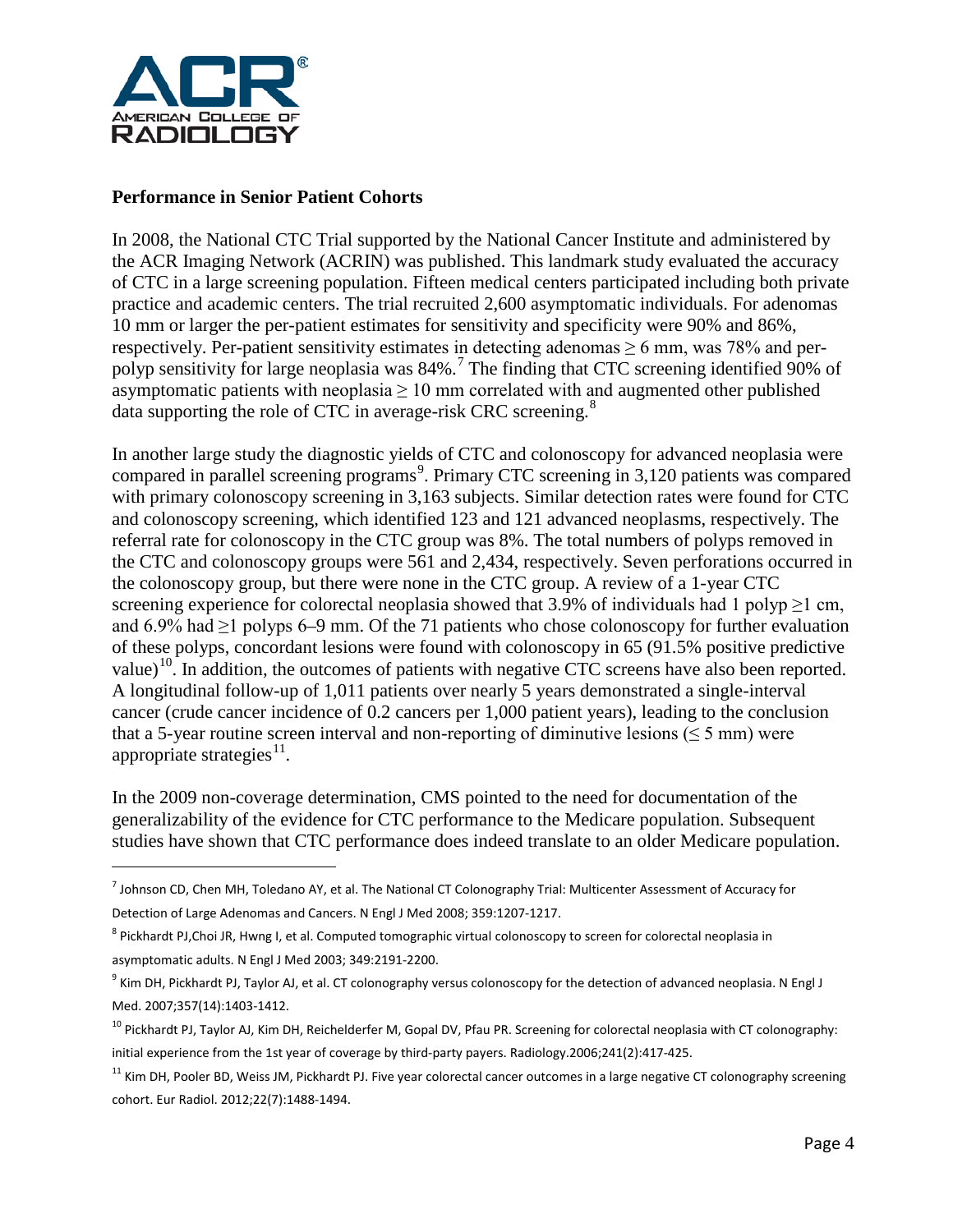

A post hoc analysis of 477 senior patients from the ACRIN National CT Colonography Trial was performed by Johnson et al.<sup>[12](#page-4-0)</sup>; their results showed that the sensitivity and specificity for large neoplasms among the older cohort were 82% and 83%, respectively. There was no statistically significant difference compared with the sensitivity and specificity of 92% and 86%, respectively, for lesions 10 mm or larger in the younger patient cohort. For lesions 6 mm or larger, the respective sensitivity and specificity were 72% and 86% for older patients and 81% and 89% for younger patients, again with no statistically significant difference.

In a retrospective analysis of 577 subjects ranging between 65 and 79 years old (mean age, 69.2 years), Kim et al. found an excellent CTC-OC (Optical Colonoscopy) concordance rate of 91%, indicating that CTC findings can match OC findings in the Medicare population<sup>13</sup>. There was no statistically significant difference in the major characteristics of advanced neoplasms including size, histology, morphology, and location when comparing the older cohort with the general screening cohort. The prevalence of advanced neoplasia was 7.6% for the older age group, which is more than double that found in the general screening population. This result strongly suggests that at a minimum, relative CTC performance is maintained in an older cohort. When a 6-mm threshold was used, there was an overall senior patient referral rate of 15% for colonoscopy. When only adenomas were considered, the per-patient positivity rates for 6-mm and 10-mm thresholds were 11% and 7%, respectively.

Another large series of older military personnel demonstrated similar findings. Cash et al. reported on a sub-analysis of the Colon Health Initiative (CHI) at the National Naval Medical Center in Bethesda MD for patients 65 years of age or older. Ultimately, the results of 1,410 consecutive patients in this age group were reported. Like the above mentioned studies, the Naval series showed similar rates with a colonoscopy referral rate of [14](#page-4-2).5% from a positive CTC.<sup>14</sup> Colorectal neoplasia was found in 9.3% of patients.

And finally, a series from New York University (n=454) showed a similar polyp prevalence between the senior (65 years and older) and nonsenior cohort (13.2 versus 14.2; p=0.8). The advanced adenoma prevalence was not reported.<sup>[15](#page-4-3)</sup>

Thus, from the interval body of studies, it is evident that the CTC results generalize to the Medicare population. This is not surprising as there is no likely theoretic reason why CTC would

<span id="page-4-0"></span> $^{12}$  Johnson CD, Herman BA, Chen MH, et al. The National CT Colonography Trial: assessment of accuracy in participants 65 years of age and older. Radiology 2012;263:401-408.

<span id="page-4-1"></span><sup>&</sup>lt;sup>13</sup> Kim DH, Pickhardt PJ, Hanson ME, Hinshaw JL. CT colonography: performance and program outcome measures in an older screening population. Radiology 2010;254:493-500.

<span id="page-4-2"></span> $14$  Cash BD, Riddle M, et al. Observed outcomes with computerized tomographic colonography in a Medicare-aged screening population: an analysis of over 1,400 patients. AJR 2012 199;W27-34.

<span id="page-4-3"></span><sup>&</sup>lt;sup>15</sup> Macari M, Nevsky G, Bonavita J, et al. CT colonography in senior versus nonsenior patients: extracolonic findings, recommendations for additional imaging, and polyp prevalence. Radiology. 2011 Jun;259(3):767-774. Epub 2011 Apr 5.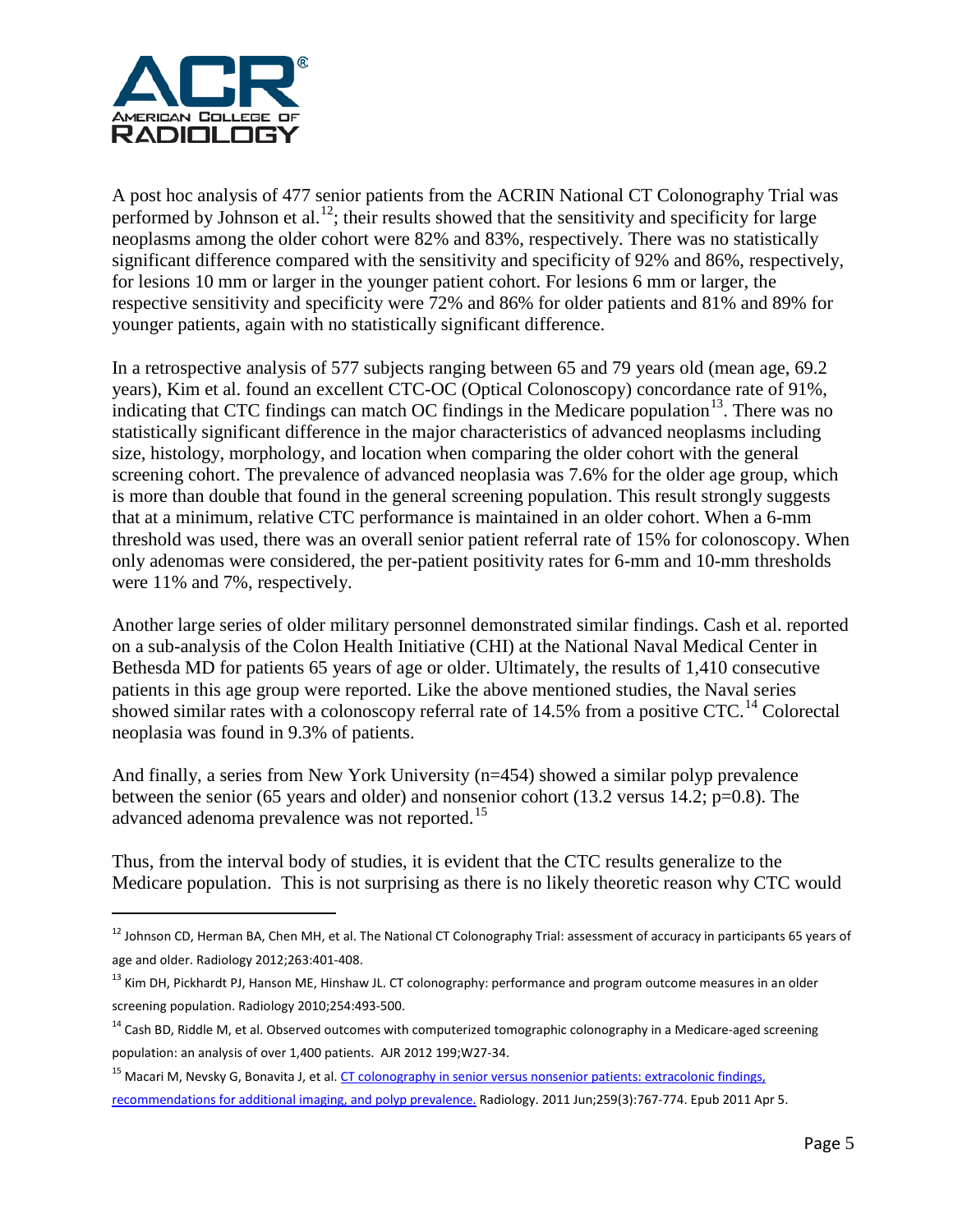

underperform in this cohort. As previously stated, the USPSTF has come to a similar decision with the 'A' rating of CRC screening for individuals aged *50-75 years of age* and inclusion of CTC as a recommended screening test, based on their systematic review of the literature and CISNET microsimulations. If the USPSTF felt that there was not value for older Medicare patients, then it stands to reason that the screening ranges would not extend out to 75 years of age.

# **Extracolonic Findings**

 $\overline{a}$ 

In terms of evidence gaps for CTC, the CMS non-coverage determination (2009) pointed out a paucity of data and outcomes studies for incidental extracolonic findings. Their final conclusion was that the balance between cost/harms and benefit was unknown. Since the CMS decision, additional published data has strengthened what is known about this issue. A large body of evidence now exists in the literature, reflecting over a decade of clinical experience. The recent, updated systematic review for the USPSTF (2015) by Lin et al.<sup>[16](#page-5-0)</sup> identified 21 studies (n=38,293) reporting on extracolonic findings identified at CTC in asymptomatic cohorts, including 16 studies in screening populations. Ten studies have been published since the last CMS review. The systematic review noted that although extracolonic findings were frequent (ranging from 27-69%), actual workup rates for incidental extracolonic findings were low in a range of 1.4-11%. These rates confirm prior studies where the workup rates were around  $6\%$ <sup>[17](#page-5-1)</sup>. Large screening studies that have calculated the mean per-patient cost associated with extracolonic findings have consistently found that this expense is between \$24 and \$34 per patient<sup>[18](#page-5-2)-22</sup>. Even when assuming a much larger cost per patient for extracolonic findings, a recent cost analysis found that CTC screening was still less expensive than colonoscopy screening for Medicare beneficiaries<sup>[23](#page-5-4)</sup>.

<span id="page-5-0"></span><sup>&</sup>lt;sup>16</sup> Lin JS, Piper M, Perdue LA, Rutter C, Webber EM, O'Connor E, et al. Screening for Colorectal Cancer: An Updated Systematic Review for the U.S. Preventive Services Task Force. Evidence Synthesis No. 135. AHRQ Publication No. 14-05203-EF-1. Rockville, MD: Agency for Healthcare Research and Quality; 2015.

<span id="page-5-1"></span><sup>&</sup>lt;sup>17</sup> Pickhardt PJ, Hanson ME, Vanness DJ, et al. Unsuspected extracolonic findings at screening CT colonography: clinical and economic impact. Radiology 2008;249:151-9.

<span id="page-5-2"></span><sup>18</sup> Pickhardt PJ, Hanson ME, Vanness DJ, et al. 249:151-9.

<sup>&</sup>lt;sup>19</sup> Chin M, Mendelson R, Edwards J, Foster N, Forbes G. Computed tomographic colonography: Prevalence, nature, and clinical significance of extracolonic findings in a community screening program. American Journal of Gastroenterology 2005;100:2771-6.

<sup>&</sup>lt;sup>20</sup> Gluecker TM, Johnson CD, Wilson LA, et al. Extracolonic findings at CT colonography: Evaluation of prevalence and cost in a screening population. Gastroenterology 2003;124:911-6.

<sup>&</sup>lt;sup>21</sup> Hara AK, Johnson CD, MacCarty RL, Welch TJ. Incidental extracolonic findings at CT colonography. Radiology 2000;215:353-7.

<span id="page-5-3"></span><sup>&</sup>lt;sup>22</sup> Yee J, Kumar NN, Godara S, et al. Extracolonic abnormalities discovered incidentally at CT colonography in a male population. Radiology 2005;236:519-26.

<span id="page-5-4"></span><sup>&</sup>lt;sup>23</sup> Pyenson B, Pickhardt PJ, Sawhney TG, Berrios M. Medicare cost of colorectal cancer screening: CT colonography vs. optical colonoscopy. Abdom Imaging 2015 Sep 9. [Epub ahead of print].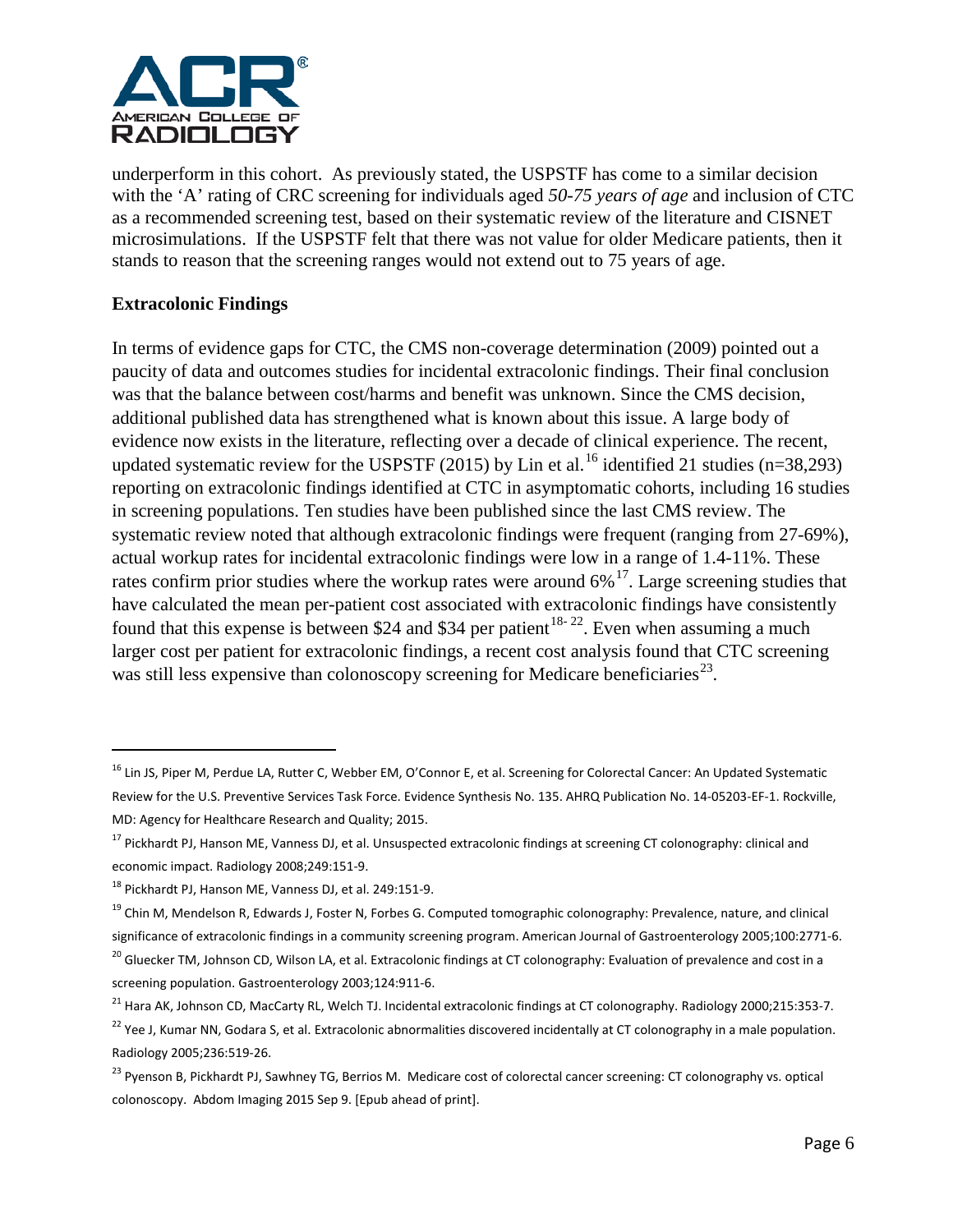

On the benefit side, a recently published large, long term study of significant extracolonic findings at CTC screening clearly addresses an evidence gap, reporting longer term outcomes data<sup>[24](#page-6-0)</sup>. Pooler et al. reported on outcomes from a cohort of nearly 8,000 consecutive individuals screened over an 8-year period. Overall, potentially important extracolonic findings (C-RADS E4) were identified in 2.5% (202 of 7,952 adults), the majority of which ultimately proved to be relevant, including unsuspected extracolonic tumors in 42 individuals and abdominal aneurysms in 57 individuals. In the minority of patients with findings that proved to be benign or otherwise clinically insignificant, there were no significant complications related to their work-up. This new information allows for a better understanding of the net benefit associated with this screening approach. It reinforces what has been seen in modeling studies where the addition of extracolonic findings can add to life year gained while showing cost benefits.<sup>[25](#page-6-1),[26](#page-6-2)</sup> It is thus clear that the interval literature has helped to define the balance between the costs and harms of incidental extracolonic workup against the potential benefits of diagnosing serious but unknown conditions.

The issue of incidental findings is not unique to CTC but exists for many other diagnostic tests, including all cross-sectional radiologic imaging. As such, radiologists are familiar with the responsible handling of unsuspected findings, including when additional evaluation is indicated. Radiologists understand the importance to distinguish insignificant/unimportant findings that require no additional studies for those that are potentially significant and may require further evaluation and possibly intervention. In order to maximize the benefit to the patient and mitigate against unnecessary expense and morbidity, the Virtual Colonoscopy Working Group proposed a C-RADS categorization of extracolonic findings in  $2005^{27}$ , which has been adopted widely among practices performing CTC. In addition, the ACR quality metrics in the CTC National Radiology Data Registry (NRDR) includes reporting of extracolonic findings that require additional work-up, which will allow for continued monitoring of outcomes.

Separate from C-RADS, the ACR Incidental findings committee published a comprehensive White Paper manuscript in 2010 regarding the management of incidental findings at abdominal  $CT^{28}$ . This manuscript outlines important algorithms of how to follow or ignore common incidental findings based on size and morphology in both the general population and patients with limited life

<span id="page-6-0"></span><sup>&</sup>lt;sup>24</sup> Pooler BD, Kim DH, Pickhardt PJ. Potentially important extracolonic findings at screening CT colonography: incidence and outcomes data from a clinical screening program. AJR 2015 Oct 22:1-6. [Epub ahead of print].

<span id="page-6-1"></span><sup>&</sup>lt;sup>25</sup> Hassan C, Pickhardt PJ, Laghi A, et al. Computed tomographic colonography to screen for colorectal cancer, extracolonic cancer, and aortic aneurysm: model simulation with cost-effectiveness analysis. Arch Intern Med. 2008 Apr 14;168(7):696-705.

<span id="page-6-2"></span><sup>&</sup>lt;sup>26</sup> Pickhardt PJ, Hassan C, Laghi A, Kim DH. CT colonography to screen for colorectal cancer and aortic aneurysm in the medicare population: cost effectiveness analysis. AJR 2009;192:1332-1340.

<span id="page-6-3"></span><sup>&</sup>lt;sup>27</sup> Zalis ME, Barish MA, Choi JR, et al. CT colonography reporting and data system: a consensus proposal. Radiology 2005; 236:3–9.

<span id="page-6-4"></span><sup>&</sup>lt;sup>28</sup> Berland LL, Silverman SG, Gore RM, et al. Managing incidental findings on abdominal CT: white paper of the ACR incidental findings committee. J Am Coll Radiol 2010; 7:754-773.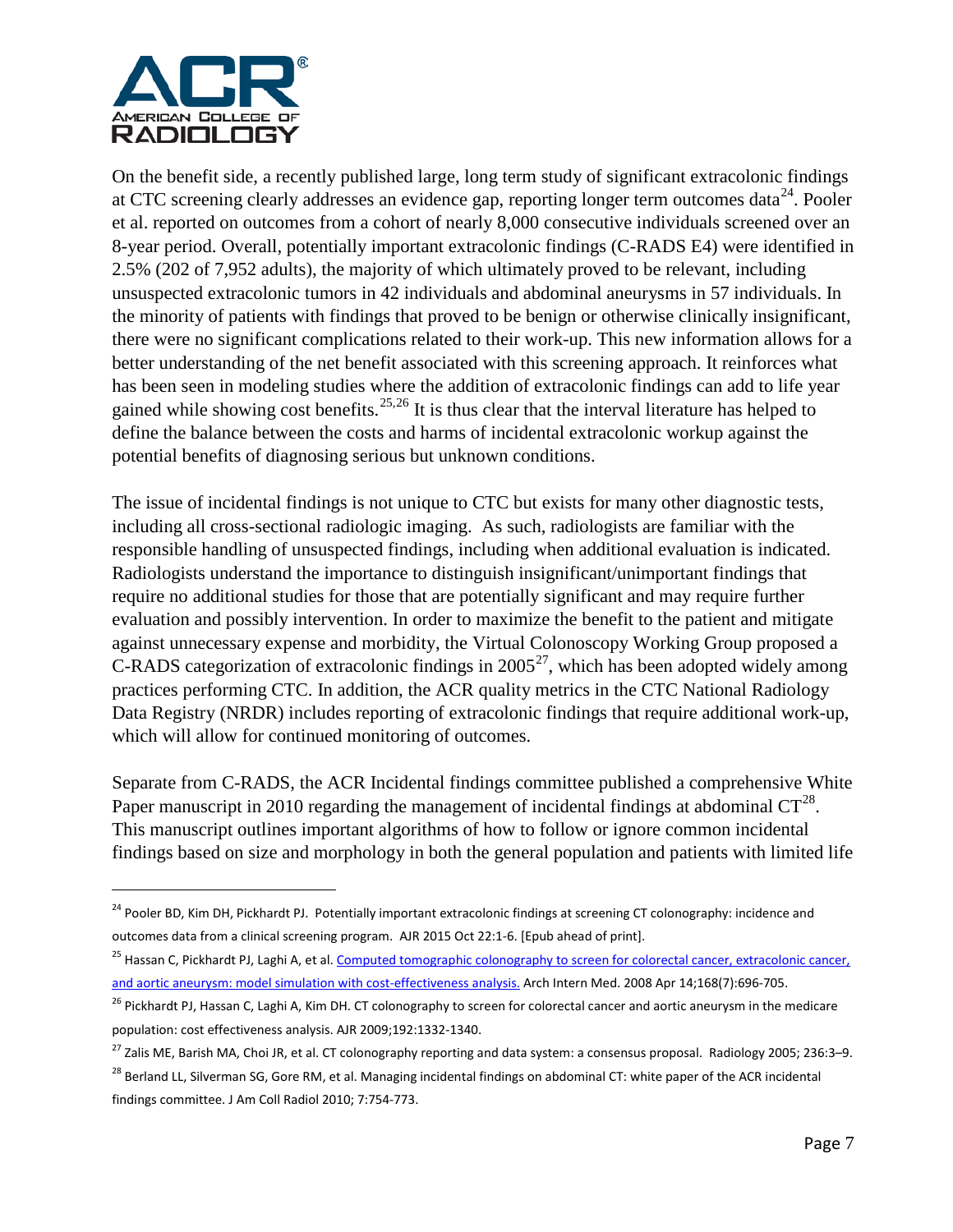

expectancy and/or co-morbidity. This provides useful guidelines on how to manage common findings at CTC, such as hypodense liver and renal lesions, so as to decrease unnecessary follow up. Since its publication, these algorithms have been further promoted throughout major radiology organizations including the Society of Abdominal Radiology (SAR), Society of Computed Body Tomography and Magnetic Resonance (SCBT/MR), and the Radiological Society of North America (RSNA).

## **Radiation Dose**

 $\overline{a}$ 

In the prior non-coverage determination, CMS includes radiation-induced cancer as a potential long term concern with repeated use of CT colonography and states there are no studies that directly measured this risk.

Prior reports have discussed the controversy of low radiation dose exposure<sup>[29](#page-7-0)-31</sup>. Since then there have been significant advances made in the reduction of radiation dose amongst all types of CT examinations. Much of this has been through the widespread use of reconstructions techniques such as iterative reconstruction as well as through the use of decreased tube voltage and automatic dose modulation<sup>[32](#page-7-2),[33](#page-7-3)</sup>. As a result, much of the radiation dose data referenced by the AHRQ report from Lin et. al. from between 2003-2013 is already outdated. There have been more substantial dose reductions in CTC recently with all publications related to radiation dose and CTC within the past 2 years now showing average doses ranging from less than 1 mSv up to 2 mSv  $34-43$  $34-43$ . This was

<span id="page-7-0"></span><sup>&</sup>lt;sup>29</sup> Amis ES, Jr., Butler PF, Applegate KE, et al. American College of Radiology white paper on radiation dose in medicine.J Am Coll Radiol. 2007;4(5):272-284.

 $30$  Brenner DJ, Hall EJ. Computed tomography--an increasing source of radiation exposure. N Engl J Med. 2007;357(22):2277-2284.

<span id="page-7-1"></span><sup>&</sup>lt;sup>31</sup> Smith-Bindman R, Miglioretti DL, Johnson E, et al. Use of diagnostic imaging studies and associated radiation exposure for patients enrolled in large integrated health care systems, 1996-2010. JAMA. 2012;307(22):2400-2409.

<span id="page-7-2"></span><sup>&</sup>lt;sup>32</sup> Chang KJ, Yee J. Dose reduction methods for CT colonography. Abdom Imaging. 2013;38(2):224-232.

<span id="page-7-3"></span><sup>&</sup>lt;sup>33</sup> McCollough CH, Chen GH, Kalender W, et al. Achieving routine submillisievert CT scanning: report from the summit on management of radiation dose in CT. Radiology. 2012;264(2):567-580.

<span id="page-7-5"></span><span id="page-7-4"></span><sup>&</sup>lt;sup>34</sup> Chang KJ, Heisler MA, Mahesh M, Baird GL, Mayo-Smith WW. CT colonography at low tube potential: using iterative reconstruction to decrease noise. Clin Radiol. 2015;70(9):981-988.

<sup>&</sup>lt;sup>35</sup> Lambert L, Danes J, Jahoda J, Masek M, Lisy J, Ourednicek P. Submilisievert ultralow-dose CT colonography using iterative reconstruction technique: a feasibility study. Acta Radiol. 2015; 56(5):517-525.

<sup>&</sup>lt;sup>36</sup> Lambert L, Ourednicek P, Jahoda J, Lambertova A, Danes J. Model-based vs hybrid iterative reconstruction technique in ultralow-dose submillisievert CT colonography.Br J Radiol. 2015; Apr;88 (1048) :20140667.

<sup>&</sup>lt;sup>37</sup> Lubner MG, Pickhardt PJ, Kim DH, Tang J, del Rio AM, Chen GH. Prospective evaluation of prior image constrained compressed sensing (PICCS) algorithm in abdominal CT: a comparison of reduced dose with standard dose imaging. Abdom Imaging.

<sup>&</sup>lt;sup>38</sup> Lubner MG, Pooler BD, Kitchin DR, et al. Sub-milliSievert (sub-mSv) CT colonography: a prospective comparison of image quality and polyp conspicuity at reduced-dose versus standard-dose imaging. Eur Radiol. 2015;25(7):2089-2102.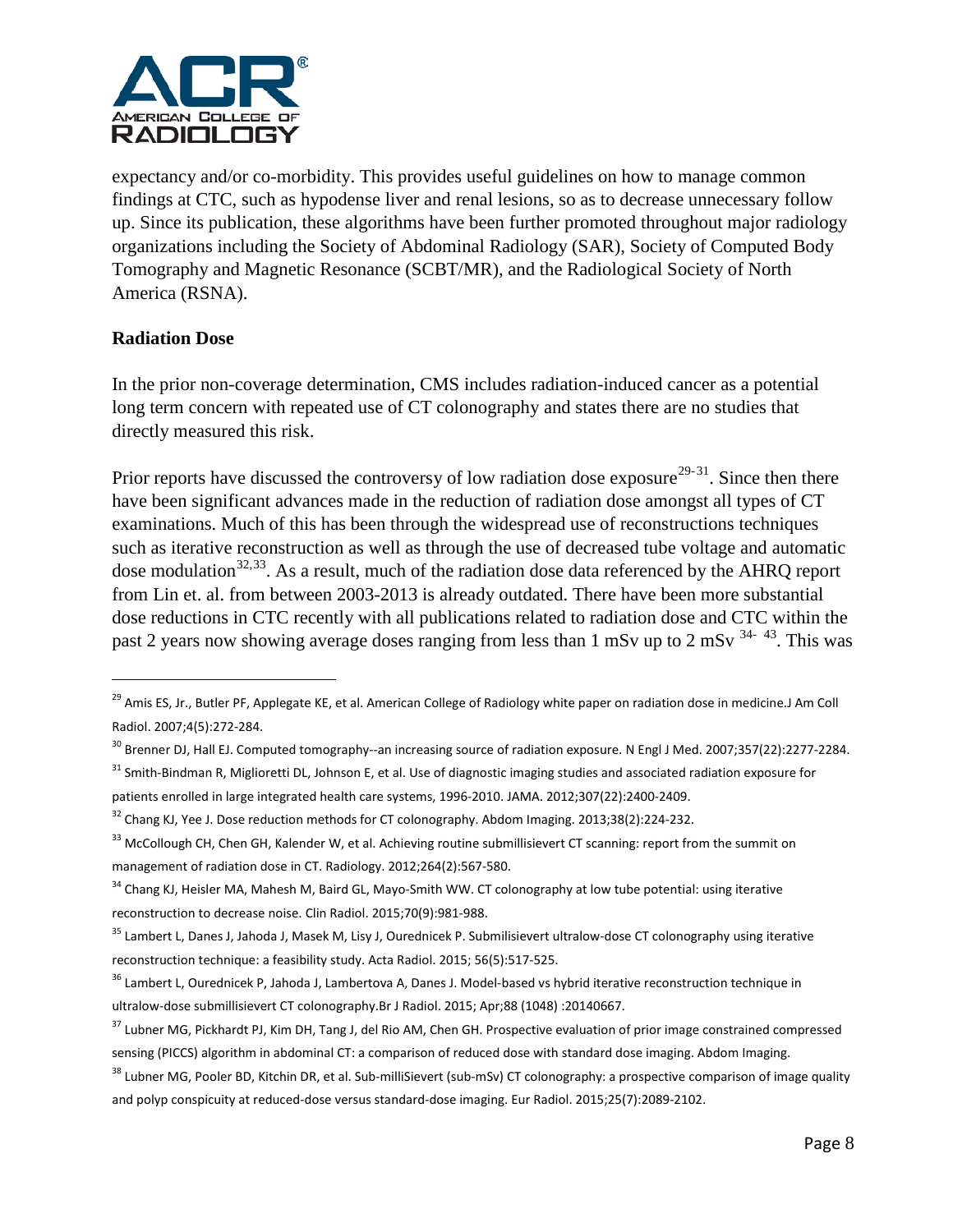

also noted in the Lin et al. report who found that recent CTC screening studies showed lower radiation doses. Comparison of the radiation exposure of CTC to radiation exposures from naturally occurring sources is helpful in placing the very low dose of radiation from CTC into proper context. Current doses are lower than the annual background radiation exposure from natural sources of 3 mSv/year (U.S. range 1-10 mSv/year).

<span id="page-8-0"></span>While high doses of whole body radiation (on the order of Hiroshima and Nagasaki atomic bomb survivors) have been associated with increased cancer risks, at the very low doses used in medical imaging, the "risks of health effects are either too small to be observed or are nonexistent"<sup>44</sup>. Low doses of radiation are defined as those below 100 mSv. Thus, CTC is an extremely low dose procedure, even when tabulating estimated total exposure in a program of CT Colonography-based screening. The National Academies of Sciences (2006), the Health Physics Society (2010), and the American Association of Physicists in Medicine (2011) all discourage the calculation of risk below 50-100 mSv, because it is too small to estimate with any accuracy given the available data  $44,45$ . Theoretical rates of cancer induction also drop significantly after the age of 35, a critically important factor to consider when the colorectal screening population is age 50 or older<sup>46</sup>. In addition, any theoretical risks using whole body exposure are overestimated based on the finite anatomic coverage of CTC of only the abdomen and pelvis being exposed.

Based on the older dose data, multiple benefit-risk analyses have been performed assessing the benefits of colorectal screening using CT colonography against the theoretical risks related to low dose radiation exposure in the screening population<sup> $47,48$  $47,48$ </sup>. The estimated potential lifetime cancer

<span id="page-8-3"></span><sup>46</sup> Burk RJ.October 22, 2015.

 $\overline{a}$ 

<sup>&</sup>lt;sup>39</sup> Millerd PJ, Paden RG, Lund JT, et al. Reducing the radiation dose for computed tomography colonography using model-based iterative reconstruction. Abdom Imaging. 2015;40 (5):1183-1189.

<sup>&</sup>lt;sup>40</sup> Nagata K, Fujiwara M, Kanazawa H, et al. Evaluation of dose reduction and image quality in CT colonography: comparison of low-dose CT with iterative reconstruction and routine-dose CT with filtered back projection. Eur Radiol. 2015;25(1):221-229.

 $41$  Shen H, Liang D, Luo M, et al. Pilot study on image quality and radiation dose of CT colonography with adaptive iterative dose reduction three-dimensional. PloS one. 2015;10(1):e0117116.

<span id="page-8-5"></span><sup>&</sup>lt;sup>42</sup> Shin CI, Kim SH, Lee ES, et al. Ultra-low peak voltage CT colonography: effect of iterative reconstruction algorithms on performance of radiologists who use anthropomorphic colonic phantoms. Radiology. 2014;273(3):759-771.

<sup>&</sup>lt;sup>43</sup> Yamamura S, Oda S, Imuta M, et al. Reducing the Radiation Dose for CT Colonography: Effect of Low Tube Voltage and Iterative Reconstruction. Acad Radiol. 2015 Apr 11. pii: S1076-6332(15)00130-0. doi: 10.1016/j.acra.2015.03.009. [Epub ahead of print].

<span id="page-8-1"></span><sup>&</sup>lt;sup>44</sup> Burk RJ. Radiation risk in perspective: position statement of the Health Physics Society. hpsorg/documents/risk\_ps010-2pdf. Revised 2010. Accessed October 22, 2015.

<span id="page-8-2"></span><sup>&</sup>lt;sup>45</sup> American Association of Physicists in Medicine. AAPM Position Statement on Radiation Risks from Medical Imaging Procedures. [http://www.aapm.org/org/policies/details.asp?id=318&type=PP&current=true.](http://www.aapm.org/org/policies/details.asp?id=318&type=PP¤t=true) Accessed October 22, 2015.

<span id="page-8-4"></span><sup>&</sup>lt;sup>47</sup> Berrington de Gonzalez A, Kim KP, Knudsen AB, et al. Radiation-related cancer risks from CT colonography screening: a riskbenefit analysis. AJR Am J Roentgenol. 2011;196(4):816-823.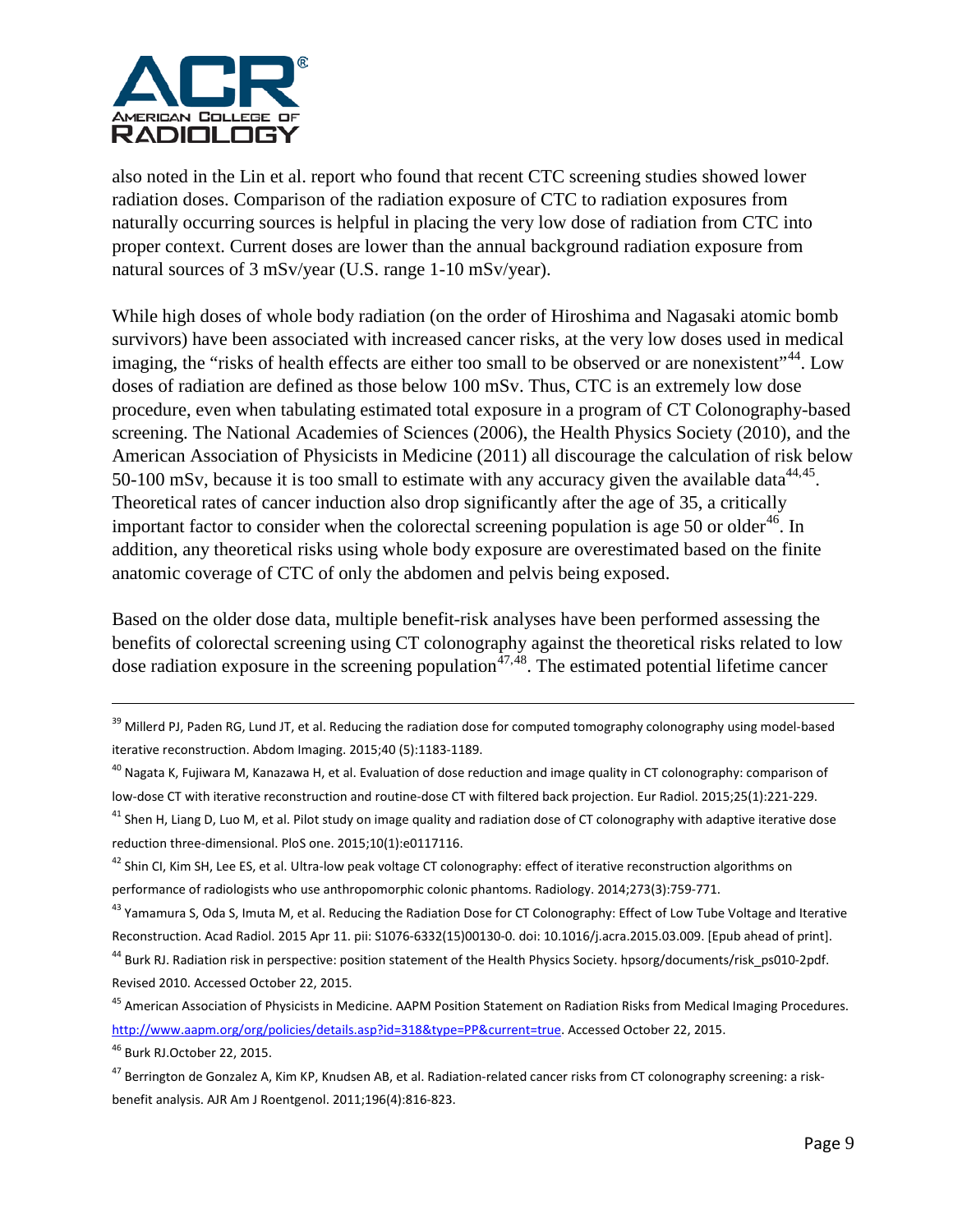

risk was calculated to be extremely low in the range of 0.06%-0.14% for a single CTC exam at the age of 50. When compared to the overall lifetime risk of cancer of  $40\%$ <sup>[49](#page-9-0)</sup>, the risk of CTC is insignificant. These analyses have shown that the benefits of CTC for screening vastly outweigh the risks by an order of 24:1 to 35:1, even when accounting for any additional risks from the imaging workup of incidental extracolonic findings. Thus, even if the highly controversial risk models (such as the linear non-threshold model) used in these studies were accurate, the authors conclude that the net benefit to risk ratio is very high and could potentially be even higher (by a factor of 5 or 10) when using current low dose protocols.

The published data show that the estimated potential lifetime risk of radiation induced cancers is extremely low and the benefit of colorectal cancer screening with CTC vastly outweighs any theoretical risk. Low radiation dose lung cancer screening recently became a covered test by Medicare and so should CTC.

# **CTC Training and Experience**

 $\overline{a}$ 

CTC interpretation training and experience guidelines were established for radiologists by the American College of Radiology  $(ACR)^{50}$  $(ACR)^{50}$  $(ACR)^{50}$ , for non-radiologists by the American Gastroenterological Association  $(AGA)^{51,52}$  $(AGA)^{51,52}$  $(AGA)^{51,52}$  $(AGA)^{51,52}$  $(AGA)^{51,52}$  and by an International collaborative group<sup>53</sup>.

Several Continuing Medical Education (CME) approved educational opportunities were developed and offered over the last decade by industry, academic institutions (e.g. University of Wisconsin) and society sponsored national meetings (e.g., Society of Abdominal Radiology). To accommodate the demand for training, the ACR Education Center developed a CTC training course in 2007, accredited by the Accreditation Council for Continuing Medical Education, which meets or exceeds the ACR guidelines providing both lectures (covering patient preparation, scanning parameters and recognition of pitfalls) and hands-on software training and evaluation of at least 50 highly selected colonoscopy-proven cases in a controlled environment accommodating up to 60 students interacting with faculty (radiologists and software experts). All cases are evaluated in a testing mode and trainees are required to correctly diagnose abnormalities and recognize pitfalls.

<sup>&</sup>lt;sup>48</sup> Brenner DJ, Georgsson MA. Mass screening with CT colonography: should the radiation exposure be of concern? Gastroenterology. 2005;129(1):328-337.

<span id="page-9-0"></span><sup>&</sup>lt;sup>49</sup> SEER Cancer Statistics Review 1975-2012. [http://seer.cancer.gov/csr/1975\\_2012/.](http://seer.cancer.gov/csr/1975_2012/) Accessed October 22, 2015.

<span id="page-9-1"></span> $50$  McFarland EG, Fletcher JG, Pickhardt P, et al. ACR Colon Cancer Committee white paper: status of CT colonography 2009 .J Am Coll Radiol 2009; 6 (11): 756-772.e4.

<span id="page-9-2"></span><sup>&</sup>lt;sup>51</sup> Rockey DC, Barish M, Brill JV, et al. Standards for gastroenterologists for performing and interpreting diagnostic computed tomographic colonography. Gastroenterology 2007; 133 ( 3 ): 1005-1024 .

<span id="page-9-3"></span><sup>&</sup>lt;sup>52</sup> Cash BD1, Rockey DC, Brill JV. AGA standards for gastroenterologists for performing and interpreting diagnostic computed tomography colonography: 2011 update. Gastroenterology. 2011 Dec;141(6):2240-66.

<span id="page-9-4"></span><sup>53</sup> Burling D; International Collaboration for CT Colonography Standards. CT colonography standards. Clin Radiol 2010; 65: 474-480.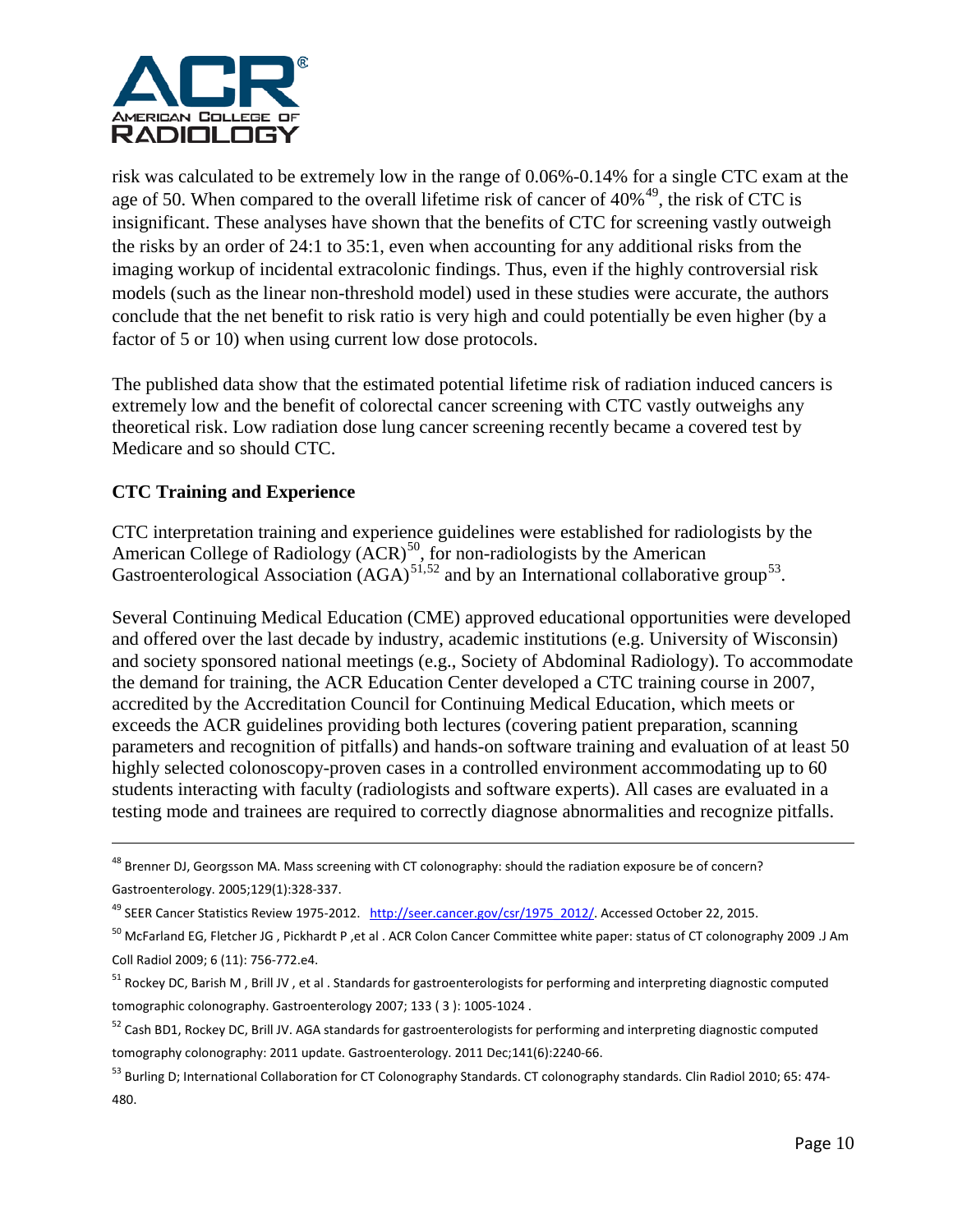

Attendees are awarded a Certificate of Proficiency stating they meet the case requirement as specified in the ACR-SAR-SCBT-MR Practice Parameter for the Performance of Computed Tomography (CT) Colonography in Adults. Should the need arise, additional courses by academic groups, societies, industry, and ACR can be offered.

It has been shown that novice readers can achieve high sensitivity with formative training  $<sup>54</sup>$  $<sup>54</sup>$  $<sup>54</sup>$  and</sup> consistent expert level of interpretation with current display techniques can be achieved with continued experience<sup>[55](#page-10-1)</sup>. The ability to compare performance across readers and across institutions is possible through participation in the ACR National Radiology Data Registry (NRDR) for CTC. The registry collects data across institutions to allow comparison of reader performance by comparing rates of true positives and detection of extracolonic findings.

# **Cost-Effectiveness**

<span id="page-10-8"></span> $\overline{a}$ 

Cost-effectiveness analysis (CEA) studies are important to consider when discussing potential CRC screening options. These CEA studies, however, involve simulation models that are often complex and require careful review of the specific model inputs to ensure valid results. From a practical standpoint, it stands to reason that primary CTC with selective polypectomy should be more cost-effective than primary colonoscopy, as long as certain basic assumptions are met. One key assumption that was missing from the early CEA papers is that polypectomy should be avoided for isolated diminutive lesions seen at CTC.<sup>[56,](#page-10-2)[57](#page-10-3)</sup> The diagnostic performance of CTC should also reflect current practice and the input cost for CTC should be considerably less costly than colonoscopy. Ideally, extracolonic assessment should be factored in as well.<sup>[58](#page-10-4)</sup> In general, it is relatively straightforward to demonstrate that CTC is cost-effective compared with no screening,<sup>[59](#page-10-5)</sup> but with realistic input assumptions it can also be shown to be more cost-effective than the more invasive endoscopic strategies.  $60,61,62$  $60,61,62$  $60,61,62$  Most CEA studies comparing CTC and OC assume equal

<span id="page-10-0"></span><sup>&</sup>lt;sup>54</sup> Dachman AH, Kelly KB, Zintsmaster MP, et al. Formative evaluation of standardized training for CT colonographic image interpretation by novice readers. Radiology 2008; 249( 1 ): 167-177.

<span id="page-10-1"></span><sup>55</sup> Liedenbaum MH, Bipat S, Bossuyt PM, Dwarkasing RS, de Haan MC, Jansen RJ, Kauffman D, van der Leij C, de Lijster MS, Lute CC, van der Paardt MP, Thomeer MG, Zijlstra IA, Stoker J. Radiology. 2011;258(2):477-487.

<span id="page-10-2"></span><sup>&</sup>lt;sup>56</sup> Hassan C, Pickhardt PJ, Pickhardt PJ, Kim DH. Cost-effectiveness of CT colonography

CT colonography: pitfalls in interpretation. Radiologic Clinics of North America 2013;51:89-97.

<span id="page-10-3"></span><sup>57</sup> Pickhardt PJ, Hassan C, Laghi A, Zullo A, Kim DH, Morini S. Cost-effectiveness of colorectal cancer screening with computed tomography colonography - The impact of not reporting diminutive lesions. Cancer 2007;109:2213-21.

<span id="page-10-4"></span><sup>&</sup>lt;sup>58</sup> Hassan C, Pickhardt P, Laghi A, et al. Computed tomographic colonography to screen for colorectal cancer, extracolonic cancer, and aortic aneurysm. Arch Intern Med 2008;168:696-705.

<span id="page-10-5"></span><sup>59</sup> Hassan C, Pickhardt PJ. 51:89-97.

<span id="page-10-6"></span><sup>60</sup> Pickhardt PJ, Hassan C, Laghi A, Zullo A, Kim DH, Morini S. 109:2213-21.

<span id="page-10-7"></span> $61$  Hassan C, Pickhardt P, Laghi A, et al. 168:696-705.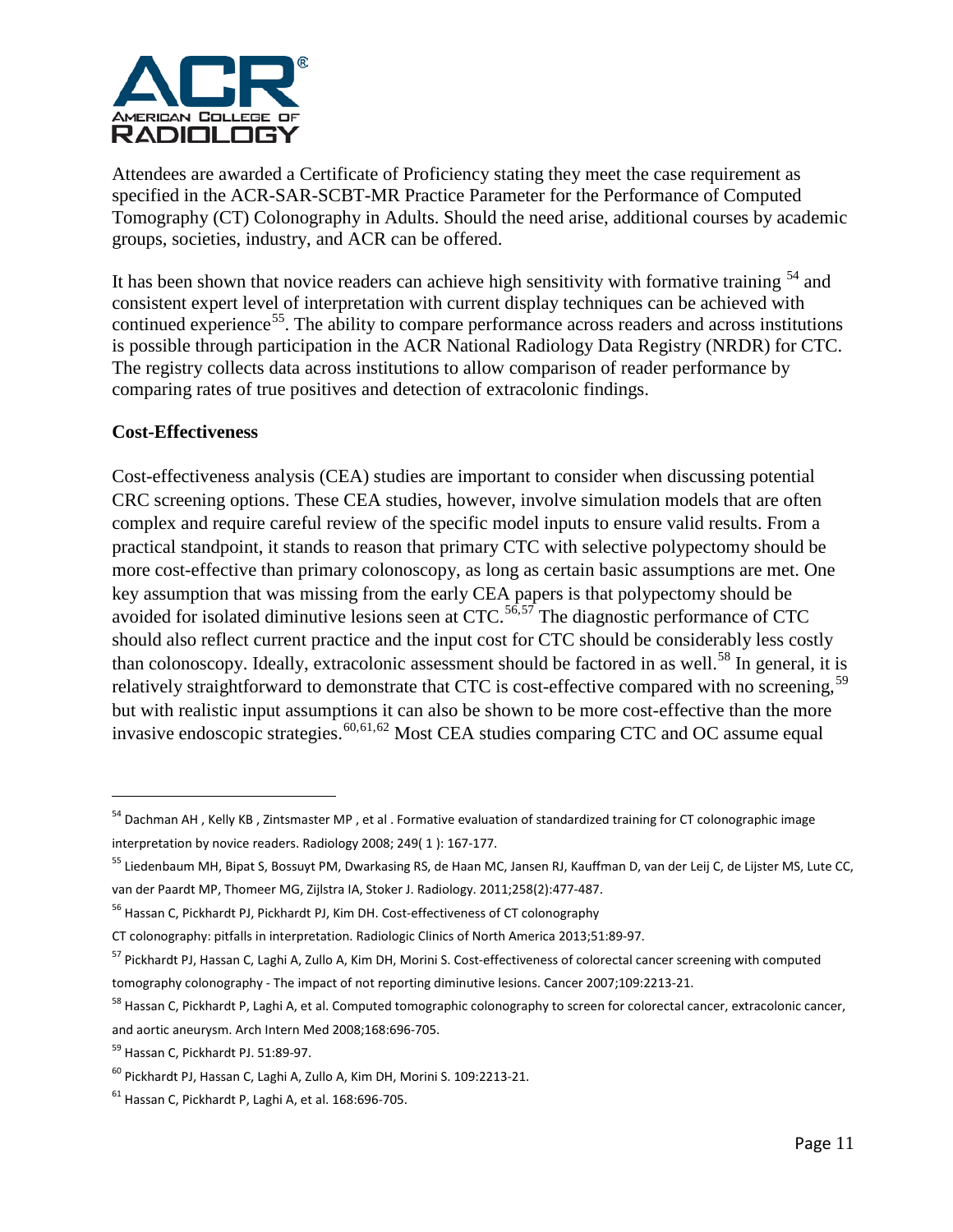

adherence rates. However, given recent evidence that CTC could substantially increase participation in screening, nearly all CEA models would likely favor CTC if this input were adjusted.<sup>[63](#page-11-0)</sup> Beyond the typical Markov modeling, other decision analyses have been applied to certain key aspects of CTC screening, such as the management of small (6-9 mm) polyps.  $64,65$  $64,65$  $64,65$ More recently, a study by Pyenson et al.<sup>[66](#page-11-3)</sup> compared the cost of CRC screening with CTC versus OC in the Medicare population and found that CTC was 29% less expensive in the base-case scenario. This study concluded that CTC is a cost-effective CRC screening option for the Medicare population and will likely reduce Medicare expenditures for CRC screening.

## **Increase in Screening Rates with CTC as a Covered Screening Option**

Evidence shows an increase in colorectal cancer screening rates with the addition of CT colonography as a covered screening option. In both the University of Wisconsin and Colon Health Initiative (CHI) Bethesda experiences, colorectal cancer screening adherence has been found to improve with the implementation of  $CTC^{67,68,69,70}$  $CTC^{67,68,69,70}$  $CTC^{67,68,69,70}$  $CTC^{67,68,69,70}$  $CTC^{67,68,69,70}$  $CTC^{67,68,69,70}$  $CTC^{67,68,69,70}$ . As opposed to substituting one exam for the other, the addition of CTC to the current menu of CRC screening options increases overall screening compliance rates.

In 2013 a multi-institutional study at military teaching facilities was published that estimated the potential impact of Health Effectiveness Data and Information Set (HEDIS) measures for colorectal screening if CT colonography was included over a five year period from 2006 to 2010. Four navy, 10 army, and 3 air force facilities were evaluated. During this period, the vast majority

<sup>&</sup>lt;sup>62</sup> Pickhardt PJ, Hassan C, Laghi A, Kim DH. CT Colonography to Screen for Colorectal Cancer and Aortic Aneurysm in the Medicare Population: Cost-Effectiveness Analysis. American Journal of Roentgenology 2009;192:1332-40.

<span id="page-11-0"></span><sup>&</sup>lt;sup>63</sup> Pickhardt PJ. CT colonography: does it satisfy the necessary criteria for a colorectal screening test? Expert Rev Gastroenterol Hepatol 2014;8:211-3.

<span id="page-11-1"></span><sup>&</sup>lt;sup>64</sup> Pickhardt PJ, Hassan C, Laghi A, et al. Small and diminutive polyps detected at screening CT colonography: A decision analysis for referral to colonoscopy. American Journal of Roentgenology 2008;190:136-44.

<span id="page-11-2"></span><sup>&</sup>lt;sup>65</sup> Pickhardt PJ, Hassan C, Laghi A, et al. Clinical management of small (6-to 9-mm) polyps detected at screening CT colonography: a cost-effectiveness analysis. AJR Am J Roentgenol 2008;191:1509-16.

<span id="page-11-3"></span><sup>&</sup>lt;sup>66</sup> Pyenson B, Pickhardt PJ, Sawhney TG, Berrios M. Medicare cost of colorectal cancer screening: CT colonography vs. optical colonoscopy. Abdom Imaging 2015;40:2966-76.

<span id="page-11-4"></span> $67$  Pickhardt PJ, Taylor AJ, Kim DH et al. Screening for Colorectal Neoplasia with CT colonography: Initial experience from the  $1<sup>st</sup>$ year of coverage by private payors. Radiology 2006;241:417-25.

<span id="page-11-5"></span><sup>&</sup>lt;sup>68</sup> Schwartz DC, Dasher KJ, Said A et al. Impact of a CT colonography screening program on endoscopic colonoscopy in clinical practice. Am J Gastroenterol 2008;103:346-351

<span id="page-11-6"></span> $69$  Benson M, Pier J, Kraft S et al. Optical colonoscopy and virtual colonoscopy numbers after initiation of a CT colonography program: long term data. J Gastrointest Liver Dis 2012; 21(4):391-395

<span id="page-11-7"></span> $^{70}$  Cash B, Riddle M, Bhattacharya I et al, 2008 CT Colonography of a Medicare-Aged Population: Outcomes Observed in an Analysis of More Than 1400 Patients. AJR 2012;199: W27-W34. 10.2214/AJR.11.7729.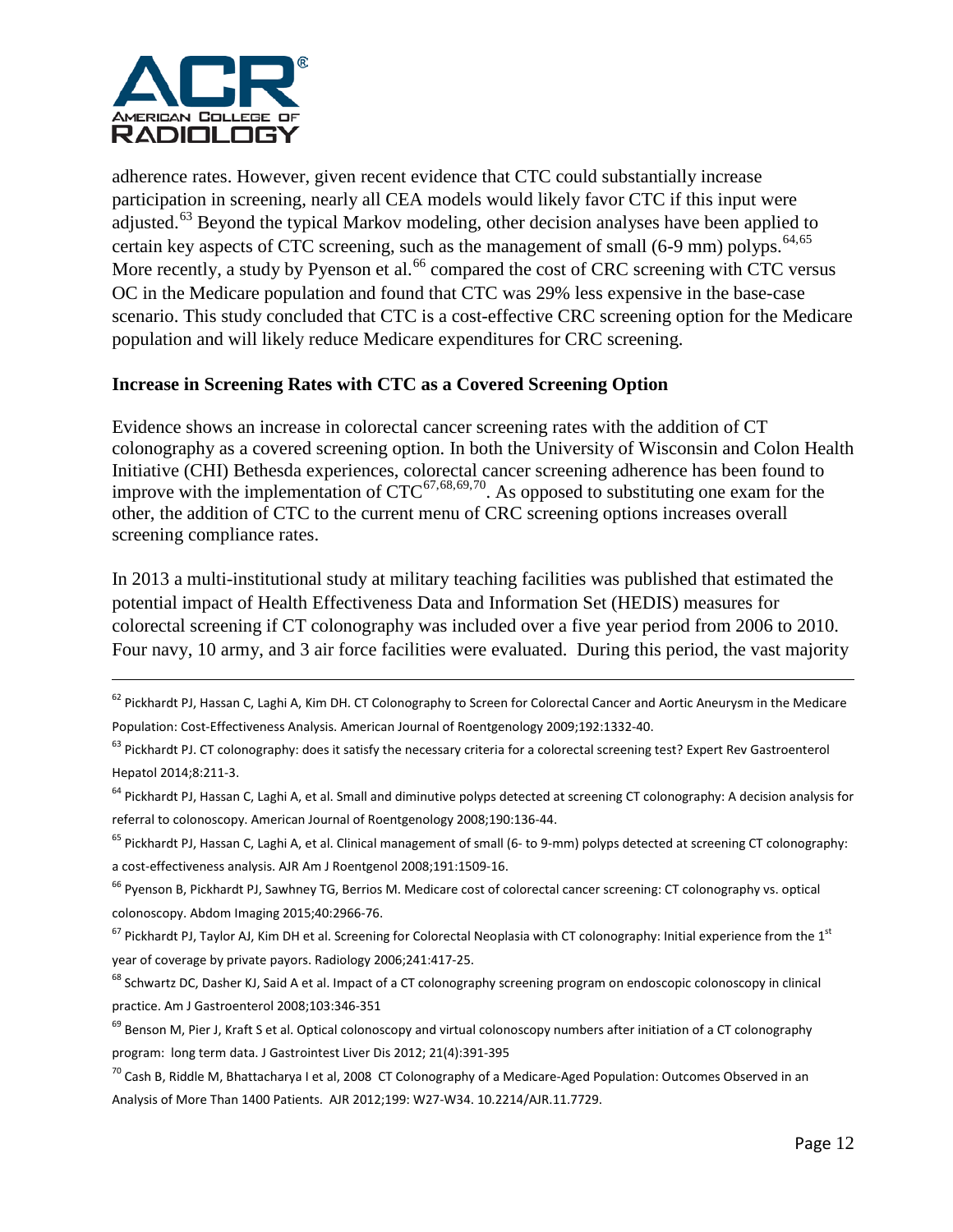

of CTC studies were performed at National Navy Medical Center of Bethesda (NNMC, n=9,474) and Navy Medical Center of San Diego (NMCSD, n=1,006). At NNMC a dedicated program of CTC screening was integrated with colonoscopy through funding by the Colon Health Initiative. A subgroup analysis at these two sites was performed from the April 2010 action list, including 24,286 screening patients from ages 50-75 (56-58% men). Yearly HEDIS compliance at NNMC ranged from 42.0% to 67.5% without CTC and from 49.7% to 84% with the addition of CTC. Yearly HEDIS compliance At NMCSD ranged from 33.8-65.7% without CTC and from 33.9- 67.7% with the addition of CTC. Overall this study demonstrated improved HEDIS compliance, upwards of 80-85% for colorectal cancer screening with the inclusion of  $CTC<sup>71</sup>$  $CTC<sup>71</sup>$  $CTC<sup>71</sup>$ .

University of Wisconsin is one of the largest CTC screening programs in the country, after becoming the first private institution in the United States to have third party payor reimbursement starting in 2004<sup>[72](#page-12-1)</sup>. At Wisconsin, a multi-disciplinary collaboration between radiology and gastroenterology has led to productive clinical and research efforts. Several studies have looked at the short and long term impact of CT colonography on overall screening rates<sup>[73,](#page-12-2)[74,](#page-12-3)[75](#page-12-4)</sup>. The CTC program began in 2004 with a peak number of 387 CTC examinations performed in the third quarter of 2005 and 275 examinations in the last quarter of  $2011^{76}$ . Although endorsed by American Cancer Society in 2008, the negative NCD by Medicare and lack of endorsement of USPTF in 2008 may have led to mixed messaging and decreased referral rates for CTC. Counter to earlier models which predicted CTC could decrease colonoscopy rates by 9-22% $^{77,78}$  $^{77,78}$  $^{77,78}$  $^{77,78}$ , at University of Wisconsin screening colonoscopies increased from a mean of 555/quarter in 2003 to 2,382 in 2011. The overall number of colorectal screening examinations (screening and diagnostic colonoscopy and CT colonography exams) increased from 555/quarter in 2003 to 1,736 in 2011. CT colonography represented approximately 10% of the total 10,986 colorectal screening

 $\overline{a}$ 

<span id="page-12-0"></span> $71$  Cash BD, Stamps K, McFarland EG, et al. Clinical use of CT colonography for colorectal cancer screening in military training facilities and potential impact on HEDIS measures. J Am Col Radiol 2013;10:30-36.

<span id="page-12-1"></span> $72$  Pickhardt PJ, Taylor AJ, Kim DH et al. Screening for Colorectal Neoplasia with CT colonography: Initial experience from the  $1<sup>st</sup>$ year of coverage by private payors. Radiology 2006;241:417-25.

<span id="page-12-2"></span><sup>73</sup> Pickhardt PJ, Taylor AJ, Kim DH et al. 241:417-25.

<span id="page-12-3"></span><sup>&</sup>lt;sup>74</sup> Schwartz DC, Dasher KJ, Said A et al. Impact of a CT colonography screening program on endoscopic colonoscopy in clinical practice. Am J Gastroenterol 2008;103:346-351

<span id="page-12-4"></span><sup>&</sup>lt;sup>75</sup> Benson M, Pier J, Kraft S et al. Optical colonoscopy and virtual colonoscopy numbers after initiation of a CT colonography program: long term data. J Gastrointest Liver Dis 2012; 21(4):391-395

<span id="page-12-5"></span><sup>76</sup> Benson M, Pier J, Kraft S et al. 21(4):391-395

<span id="page-12-6"></span> $<sup>77</sup>$  Hur C, Gazelle GS, Zalis ME et al. An analysis of the potential impact of CT colonography on colonoscopy demand.</sup> Gastroenterology 2004;127:1312-1321.

<span id="page-12-7"></span><sup>&</sup>lt;sup>78</sup> Ladabaum U, Song K. Projected national impact of colorectal screening on clinical and economic outcomes and health services demand on gastroenterology. Gastroenterology 2005;129:1151-1162.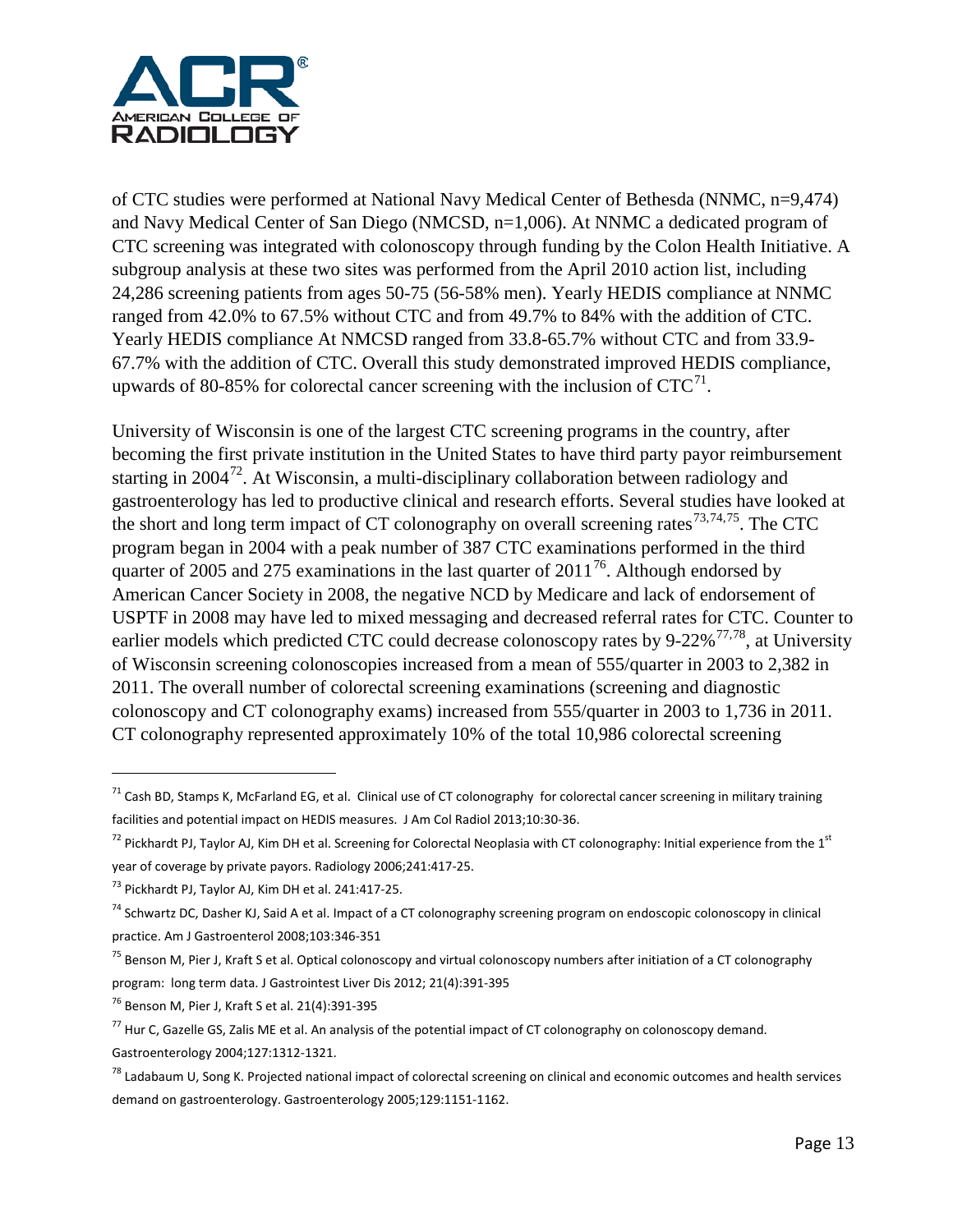

examinations performed in 2011. Overall CTC added an additional 900 to 1400 patients screened annually. This article predicted if there was coverage and capacity to provide CTC, an additional 7-10% of patients could be screened annually with CTC.

In addition to evaluation of colorectal screening rates, patient preference studies of patients who have undergone CT colonography examinations have consistently demonstrated positive responses. A study of 250 average-risk patients undergoing colorectal cancer screening found that the most common reasons for choosing CTC included convenience (33.6%), recommendation by a referring provider (13.2%), and safety (10.8%). If CTC were not an available option, 36% of the 250 enrolled patients would not have undergone colorectal cancer screening. Among the 57 patients who underwent both procedures, 95% preferred  $CTC^{79}$ .

In a study of 1,417 adults undergoing CTC screening in three different settings including a community practice, academic center and military medical center, the top reason for choosing CTC was avoidance of the risks and expense of anesthesia. Of 441 respondents who experienced both CTC and colonoscopy, 77.1% preferred CTC and 13.8% preferred colonoscopy. Of all patients, 29.6% indicated that they may not have undergone colonoscopy screening if CTC were not available. Of all respondents, 93% indicated that they would choose CTC for their next screening<sup>80</sup>. Respondents reported a very high satisfaction level with CTC, and those who had experienced both modalities indicated a preference for CTC over optical colonoscopy. These results suggest that CTC has the potential to increase adherence to CRC screening guidelines.

CTC represents a valuable option to patients for colorectal screening. Specific cohorts who are targeted are those patients with prior incomplete optical colonoscopy (often due to excessive colonic tortuosity), patients at risk to undergo colonoscopy (typically from anesthesia or bleeding risks) or patients at low risk of colorectal cancer (with or without compliance to undergo other testing). Minimally invasive exam, lack of conscious sedation and recovery time and ability to drive to and from the procedure, including return to work on the same day, help to drive down costs of CTC and may improve patient compliance.

<span id="page-13-0"></span><sup>&</sup>lt;sup>79</sup> Moawad FJ, Maydonovitch CL, Cullen PA, et al. CT colonography may improve colorectal cancer screening compliance. AJR 2010;195:1118-1123.

<span id="page-13-1"></span><sup>80</sup> Pooler BD, Baumel MJ, Cash BD, Moawad FJ, Riddle MS, Patrick AM, Damiano M, Lee MH, Kim DH, Muñoz del Rio A, Pickhardt PJ. Screening CT colonography: multicenter survey of patient experience, preference, and potential impact on adherence. AJR 2012;198:1361-1366.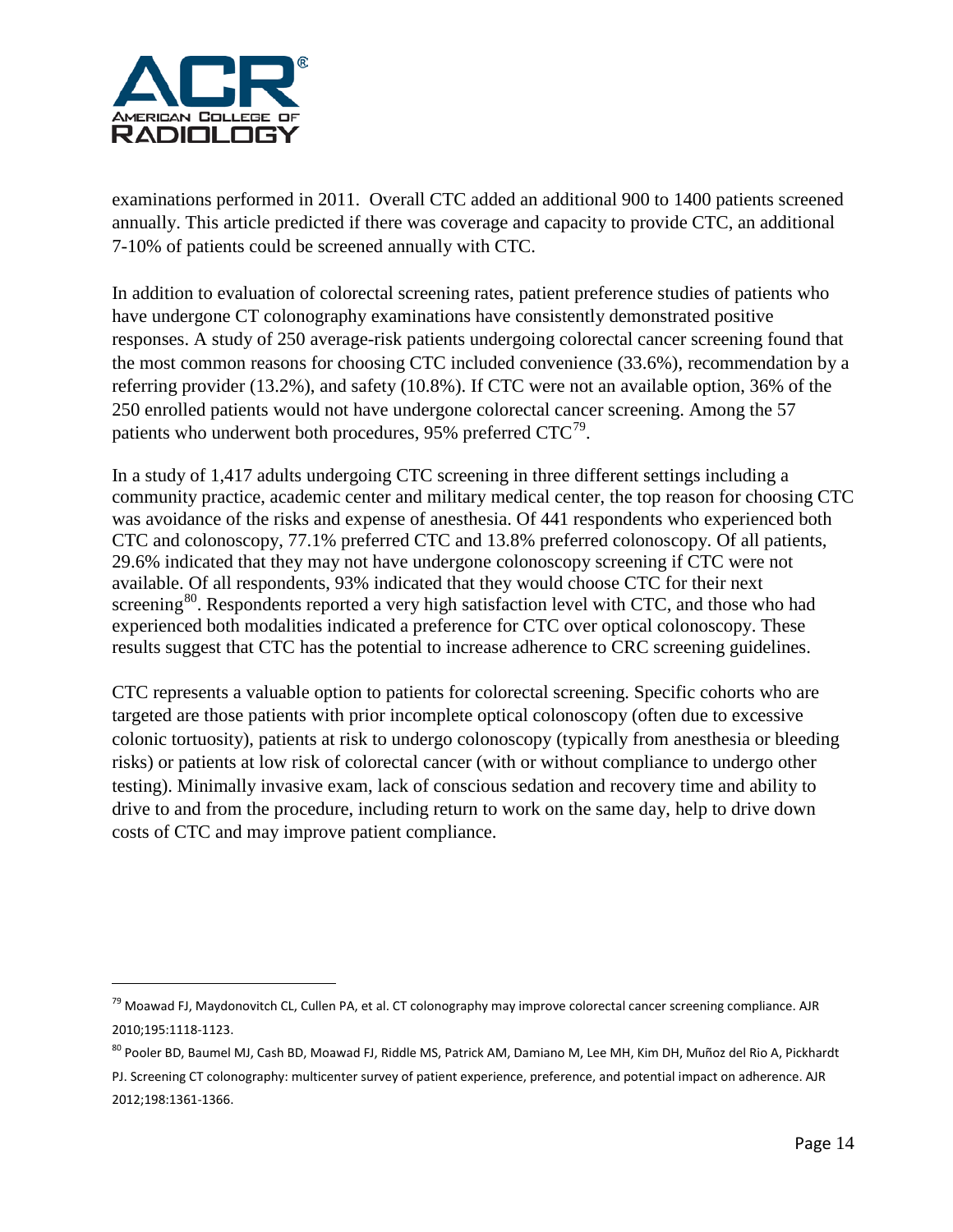

#### **Summary**

The CTC Coalition feels strongly that CTC is proven to be an effective tool for screening of asymptomatic patients for colorectal cancer. Significant peer-reviewed evidence on the efficacy and safety of CT colonography has been published on a regular basis (see attached bibliography). The USPSTF analysis shows that CTC definitively meets the bar for a recommended test in the CISNET microsimulations. We note that *CISNET microsimulations show that CTC at 5 year intervals meets the criteria for a recommended test* (page 23 of the CISNET technical report).

In 2008 the USPSTF determined that the evidence was insufficient to assess the benefits and harms of CT colonography as a screening modality for colorectal cancer (an "I" statement). Concerns were cited regarding the perceived limited availability of CTC performed by trained and experienced radiologists, the potential harms associated with evaluation of incidental findings, and the cumulative risks of radiation exposure. Since the time of that publication, multiple studies have been published to address these topics. The American College of Radiology and the International CTC Standards collaborative have developed CT colonography practice guidelines and quality metrics, as well as specifications around training and certification. Based on the conclusions from the 2015 Systematic Review the CISNET models assumed no complications due to CT colonography. In their base-case analysis, CT colonography screening every 5 years was included in the set of recommended strategies with age to begin screening of 50 and age to end screening of 75, assuming selection of a 10-year interval for colonoscopy screening. In this model, a CT colonography screening strategy provided 91-96% of the life-years gained with 10-yearly colonoscopy over the same age range, and required significantly fewer colonoscopies.

CTC is a valuable screening technology that can advance the goal of increasing colorectal cancer screening rates and reduce the mortality rate in colorectal cancer patients. Providing patients an additional effective screening tool for colorectal cancer will save lives and as reiterated in the recent final USPSTF recommendations, the best screening tool, is the one that actually gets done.

The CTC Coalition respectfully request that CMS recognize CT colonography as a recommended test for colorectal cancer screening for adults ages 50-75 as a screening benefit under Medicare. We are committed to helping CMS facilitate a safe and effective screening program, as the USPSTF and literature concludes CTC as a recommended and medically appropriate screening CRC exam.

If you have any questions or comments, please contact Anita McGlothlin at 800-227-5463 ext. 4923 or via email at [amcglothlin@acr.org.](mailto:amcglothlin@acr.org)

Sincerely,

Colon Cancer Alliance (CCA) Colon Cancer Coalition (CCC)